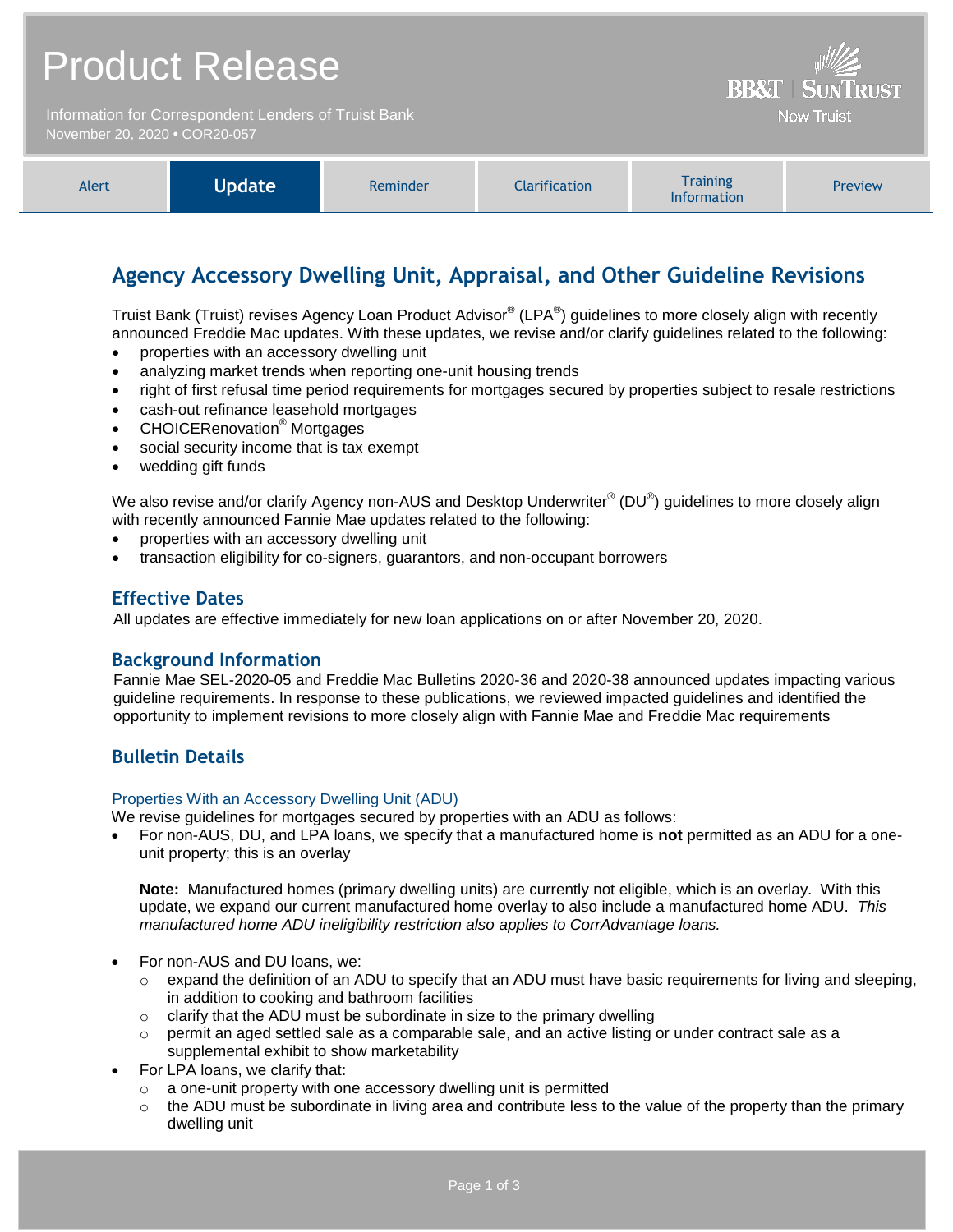# Product Release

Information for Correspondent Lenders of Truist Bank November 20, 2020 **•** COR20-057



# **Bulletin Details, continued**

#### Appraisal Requirements

For LPA loans, we:

- Revise requirements for analyzing market conditions when reporting one-unit housing trends in the Neighborhood section of the appraisal report:
	- $\circ$  Appraisers must analyze contract sales and listings, in addition to closed sales, to determine the trend of property values and marketing times in the subject market area. Market conditions must always be analyzed to determine their impact on the market value of the subject property. This is especially important in markets where property values are increasing or declining. The appraiser's analysis will support the use of positive or negative time adjustments in the sales comparison approach and reflect the changing market conditions.
- Relocate certain appraisal related guidance to more closely align with Freddie Mac's language and/or presentation of guidance (guideline intent remains the same)

#### Properties Subject to Resale Restrictions

For LPA mortgages secured by properties subject to resale restrictions, we extend the right of first refusal time period requirements. When a mortgage secured by a resale-restricted property is in foreclosure and/or subject to an approved short sale, the right of first refusal must have a time period not exceeding 120 days from the date of written notice to the parties to which the notice runs. *(Previously, this time period could not be longer than 90 days.)*

#### Cash-Out Refinance Leasehold Mortgages

For LPA loans, we clarify cash-out refinance guidelines to state that for cases in which the property is a leasehold estate, at least one borrower must have been lessee on the ground lease or lease agreement of the subject leasehold estate for at least six months.

#### CHOICERenovation Mortgages

For LPA CHOICERenovation mortgages, we revise guidelines to:

- reflect that a CHOICERenovation mortgage secured by a property previously owned free and clear by the borrower is considered a "no cash-out" refinance mortgage if the mortgage proceeds are used to finance only eligible renovations; in these instances, at least one borrower must have been on the title to the subject property for at least six months prior to the note date, unless one of the exceptions to this title requirement applies (see the revised guidelines for additional details)
- clarify the renovations that may be financed with a CHOICERenovation Mortgage are not limited to renovations made to an existing dwelling, but rather, to a property with an existing dwelling

#### Social Security Income that is Tax Exempt

For LPA loans, we revise tax exempt income guidelines to permit 15% of the borrower's social security income (i.e., retirement income, disability benefits, survivor benefits and Supplemental Security Income) to be grossed up without obtaining documentation validating that the portion of the social security income is tax exempt. We provide a specific example of how to apply this updated guidance in the revised guidelines.

**Note**: Existing documentation requirements continue to apply when using more than 15% of the borrower's social security income for qualifying.

#### Wedding Gift Funds

For LPA loans, we revise guidelines to reflect that gift funds received as a wedding gift (from unrelated and/or related persons) must be on deposit in the borrower's depository account within 90 days of the date of the marriage license or certificate. *(Previously, the timeframe was within 60 days of the date of the marriage license or certificate.)*